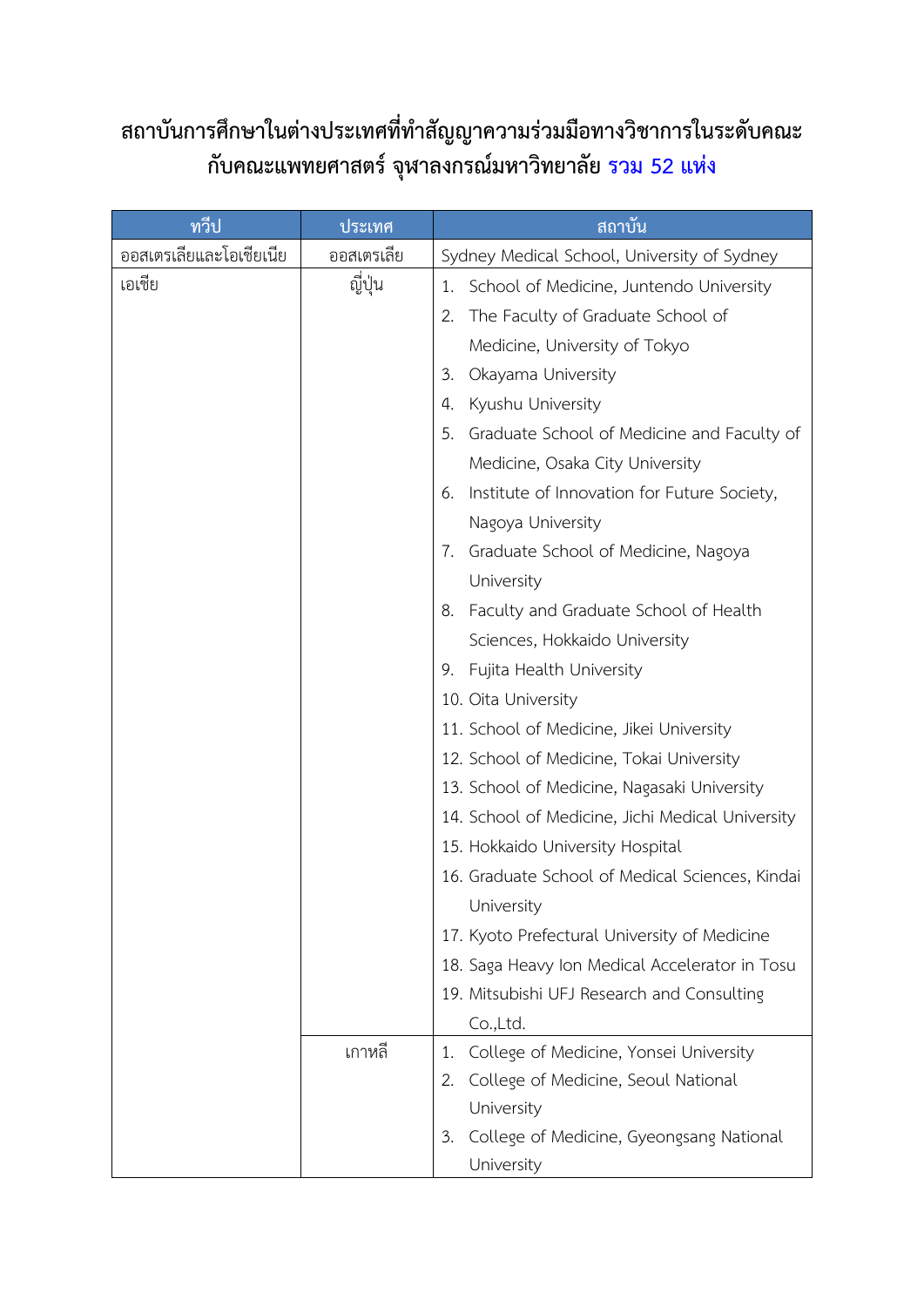| ทวีป         | ประเทศ       | <u>ิสถาบัน</u>                                    |
|--------------|--------------|---------------------------------------------------|
| เอเชีย (ต่อ) | จีน          | Shanghai Medical College, Fudan University<br>1.  |
|              |              | Kunming Medical University<br>2.                  |
|              |              | Peking University Health Science Center<br>3.     |
|              |              | Li Ka Shing Faculty of Medicine, The<br>4.        |
|              |              | University of Hong Kong                           |
|              | ไต้หวัน      | College of Medicine, Taipei Medical<br>1.         |
|              |              | University                                        |
|              |              | College of Medicine, Kaohsiung Medical<br>2.      |
|              |              | University                                        |
|              |              | College of Medicine, National Cheng Kung<br>3.    |
|              |              | University                                        |
|              |              | The Institute of Nuclear Energy Research<br>4.    |
|              |              | (INER)                                            |
|              |              | China Medical University<br>5.                    |
|              |              | College of Medicine, National Taiwan<br>6.        |
|              |              | University                                        |
| ยุโรป        | เนเธอร์แลนด์ | Erasmus University Medical Center                 |
|              | เยอรมนี      | Faculty of Medicine, Ludwig-Maximilians-          |
|              |              | Universität München                               |
|              | ิสกอตแลนด์   | University of Glasgow                             |
|              | อังกฤษ       | University of Liverpool<br>1.                     |
|              |              | University of Leeds<br>2.                         |
|              | ออสเตรีย     | The Medical University of Vienna**<br>1.          |
|              |              | The University of Innsbruck**                     |
|              |              | The Medical University of Graz**<br>3.            |
|              |              | **ASEA-UNINET                                     |
| อเมริกาเหนือ | สหรัฐอเมริกา | College of Medicine, University of Oklahoma<br>1. |
|              |              | The Cleveland Clinic Foundation<br>2.             |
|              |              | Office of Global Health Education in Weill<br>3.  |
|              |              | Cornell Medical College, Cornell University       |
|              |              | Harvard T.H. Chan School of Public Health<br>4.   |
|              |              | The University of Texas Health Science<br>5.      |
|              |              | Center at San Antonio                             |
|              |              | David Geffen School of Medicine at<br>6.          |
|              |              | University of California, Los Angeles (UCLA)      |
|              |              | Medical School, University of Massachusetts<br>7. |